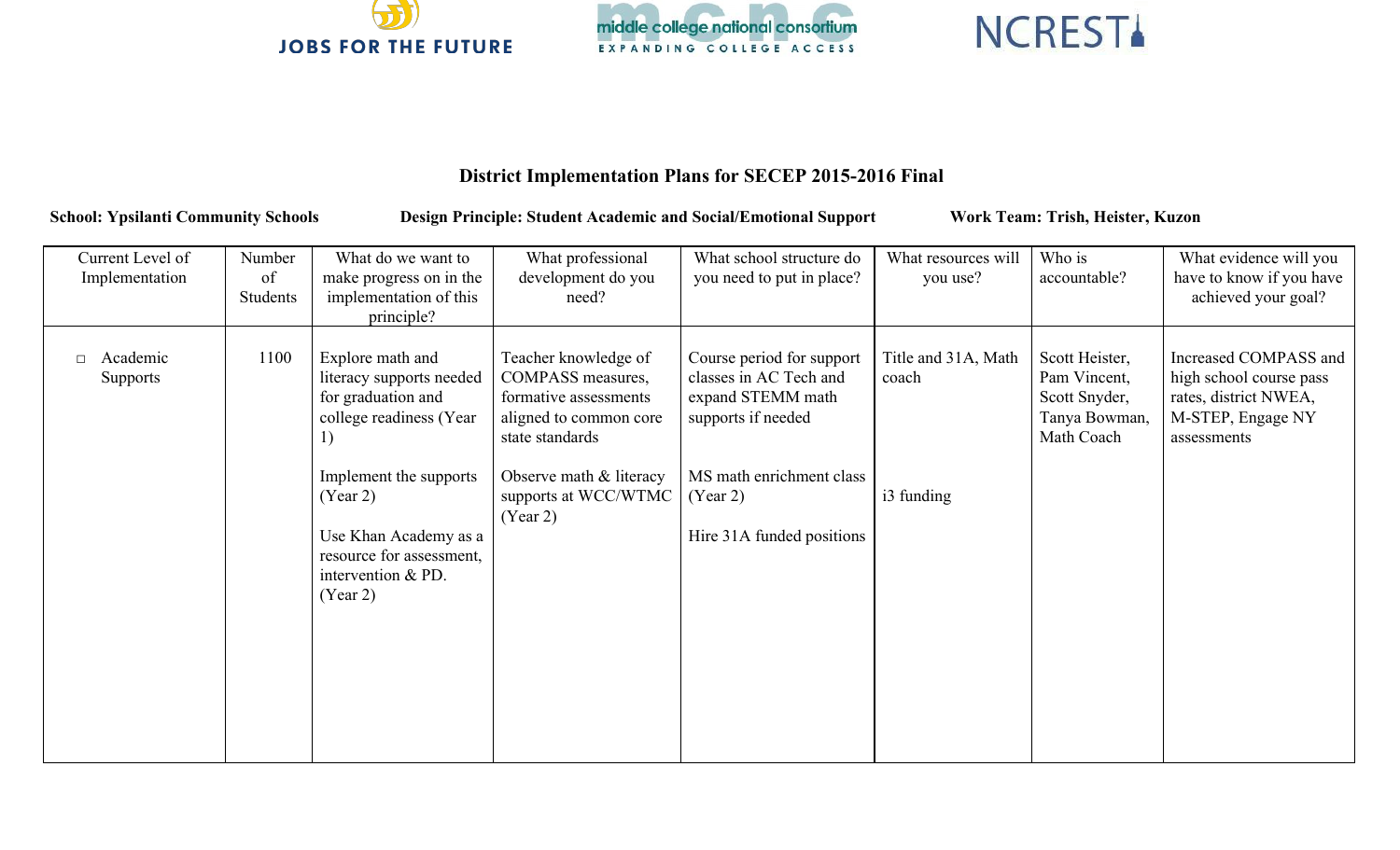| Social/Emotional<br>$\Box$<br>Supports                                        | Align numerous<br>community partners<br>who are already<br>providing these to align,<br>coordinate and identify<br>gap areas<br>supporting students in<br>learning to access<br>support                 | Community organizing<br>needs assessment. what<br>do students need? who<br>can be our community<br>partner/providers?                                                      | Possibility identify a key<br>convener on site<br>advisory (Year 2)<br>after hours time, support<br>tutoring, counseling | <b>EMU Bright Futures</b><br>after school<br>transportation                                                   | Lynn Malinoff,<br><b>EMU &amp; Holly</b><br>Heaviland,<br><b>WISD</b>           | Quarterly meetings are<br>schedule with key<br>providers to organize<br>service delivery.<br>increased student success,<br>participation data                                                                    |
|-------------------------------------------------------------------------------|---------------------------------------------------------------------------------------------------------------------------------------------------------------------------------------------------------|----------------------------------------------------------------------------------------------------------------------------------------------------------------------------|--------------------------------------------------------------------------------------------------------------------------|---------------------------------------------------------------------------------------------------------------|---------------------------------------------------------------------------------|------------------------------------------------------------------------------------------------------------------------------------------------------------------------------------------------------------------|
| Supports for<br>$\Box$<br>development of<br>college<br>organization<br>skills | create soft skills<br>program district wide<br>(Year 2)                                                                                                                                                 | soft skills PD with design<br>time to make it ours;<br>observe it in action at<br>WTMC fall 2015                                                                           | time $&$ placement: map<br>how it builds across time<br>$k-3$<br>What would credentialing<br>look like?                  | WCC, WTMC<br>faculty                                                                                          | Trish Thomas,<br>Shae Riechly,<br>Blake Nordman.<br>Earl Schumake<br>Noah Weber | decrease in discipline<br>increase graduation and<br>course pass rate                                                                                                                                            |
|                                                                               | ACS 101 WCC Course<br>$(1 \text{ credit})$ (Year 2)<br>Pre-req: reading level 4<br>and math Level 0 or 1                                                                                                | Could this be an<br>articulation credit?<br>How do we incorporate<br>this for all 10th graders<br>to successfully be<br>credentialed in soft skills<br>and ear the credit? | WCC & YCS joint work<br>team designated                                                                                  | i3 & WCC                                                                                                      | Linda Kuzon,<br>Holly Heaviland<br>& Linda Blakey                               | Enrollments for fall 2016                                                                                                                                                                                        |
| Supports for<br>$\Box$<br>acquisition of<br>college<br>knowledge              | Participate in College<br>Application Week,<br>FAFSA county action<br>team, FutureCorp and<br>supports for students<br>currently dual enrolled<br>visits to campus<br>replicate at the middle<br>school | Training was provided by<br><b>MCAN</b> and Washtenaw<br>Futures-local college<br>access network                                                                           | Hiring of college advisors<br>& creating advisory block<br>into master schedule<br><b>YCMS</b> college advisor<br>pilot  | I3 funding, MCAN<br>funding and EMU<br>funding<br>transportation for<br>after school and<br>college readiness | Ashley<br>Krysyncski,<br>Washtenaw<br><b>Futures</b>                            | <b>Increased FAFSA</b><br>completion, maintaining<br>or expanding numbers of<br>dual enrollees and<br>increase college<br>applications by mid<br>November<br>replicate the high school<br>model in middle school |